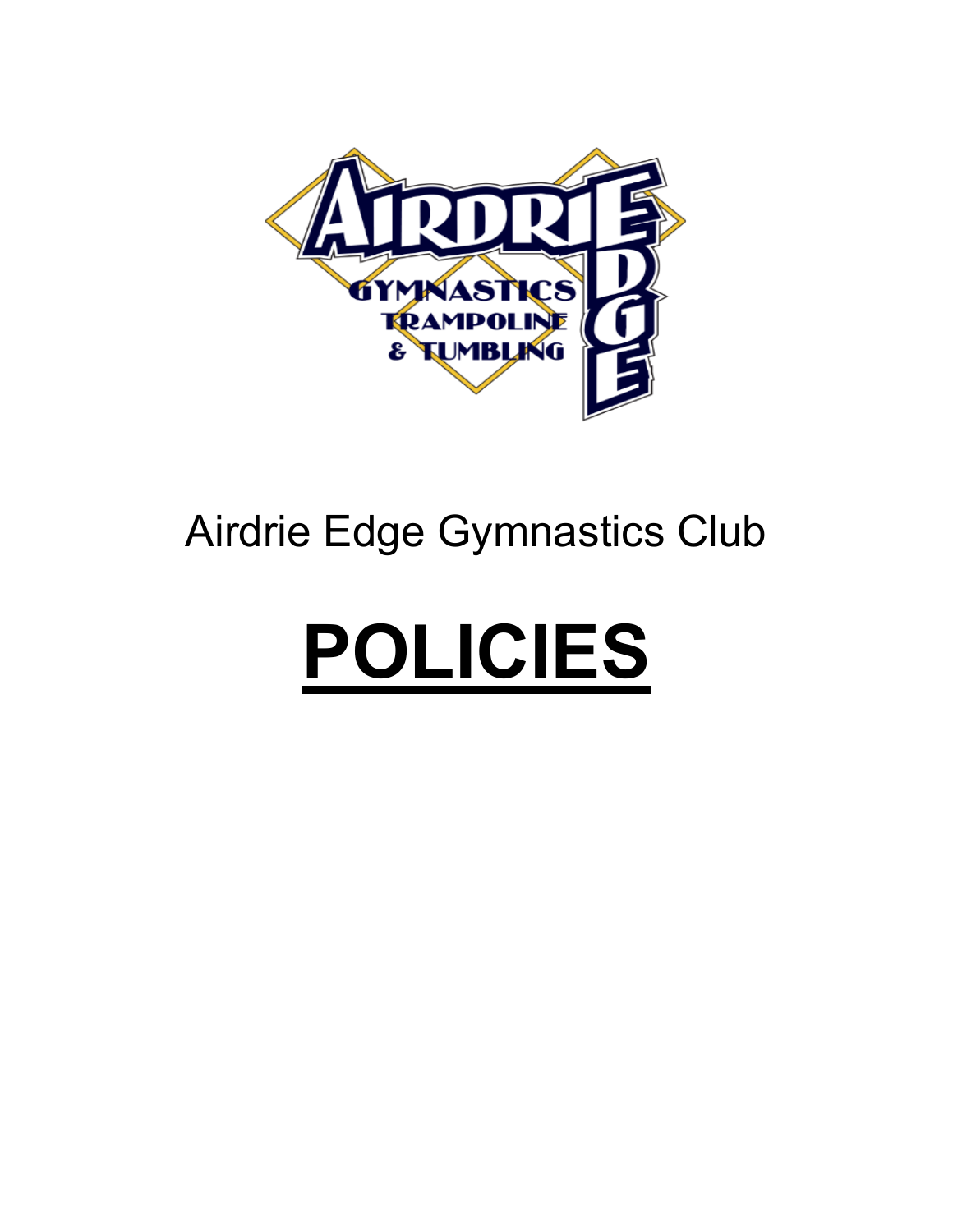

### **Section 1 Governance Policy**

### **1.0 Purpose**

In accordance with Airdrie Edge Gymnastics Club's (hereinafter referred to as "Airdrie Edge") bylaws, the appointed individual Officers and Directors, who jointly constitute the Board of Directors (hereinafter referred to as the "board") shall govern the affairs of Airdrie Edge to ensure the wise stewardship of its resources while preventing unacceptable actions and situation that would be detrimental to the continued health and success of the Airdrie Edge as a whole.

### **1.1 Policy Statement**

The board follows a governance board model allowing the management of Airdrie Edge to be performed by hired staff; meaning, the board is a policy governing board, not an operational board.

### **1.2 Responsibilities**

### **1.2.1 Board Responsibilities**

- Recruit and hire the Club Manager, and ensure the Club Manager is adhering to the terms and conditions of his/her employment
- Establish the goals of Airdrie Edge in consultation with the Club Manager
- Prepare, revise, and approve the policies of Airdrie Edge as necessary, and in consultation with Club Manager, shall ensure compliance with the policies
- Aid in creating and reviewing long-term and annual business plans and budgets for Airdrie Edge and responsible for the approval of said items
- Establish board committees, in consultation with the Club Manager, to help and aid the Club Manager in meeting the goals of Airdrie Edge and staff in areas such as fundraising and event organization
- Only speak and act on behalf of the board when so authorized by the board as a whole
- Ensure that no individual board member interferes with the management activities of the Club Manager
- Provided that they have permission from the Club Manager to do so or in the event the Club Manager is unavailable, board members may speak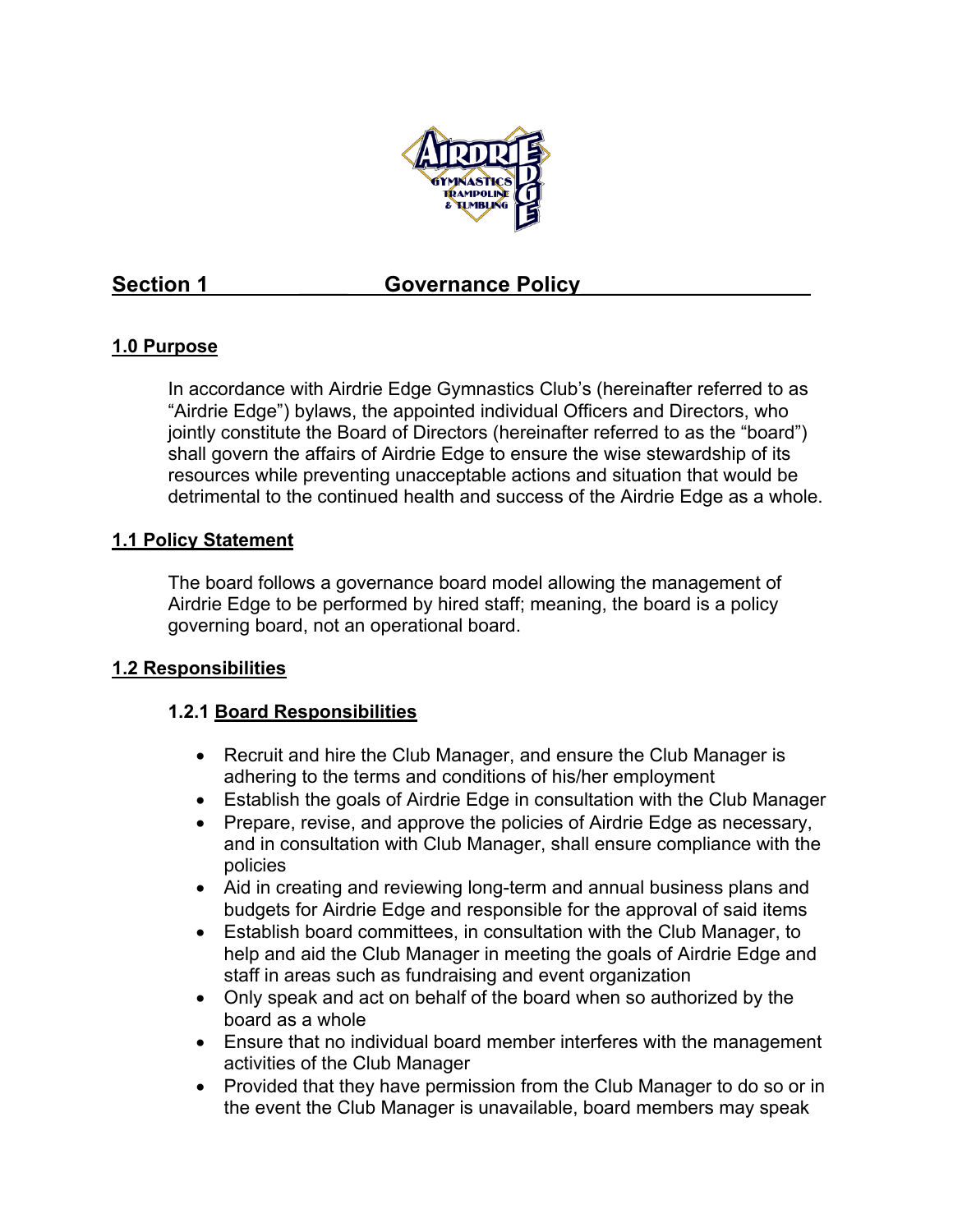publicly on behalf of Airdrie Edge only in accordance with established procedures

### **1.2.2 Club Manager Responsibilities**

- Has full operational authority and responsibility for the conduct of the affairs of Airdrie Edge unless explicitly and specifically limited by the board
- Prepare, manage, and present to the board for approval the long-term and annual business plans and budgets
- Develop and implement all procedures and best practices for Airdrie Edge
- Act as Airdrie Edge's primary contact and representative in all dealings with provincial sport organizations, national sport organizations, international sports organizations, government organizations, and other funding agencies
- Collaborate with the board president and/or the board designate on message development and act as Airdrie Edge's primary contact and representative in all dealings with media organizations unless unavailable to do so

Further details of roles and responsibilities of both the board and the Club Manager can be found in the job descriptions.

| <u>Approved:</u> | By Airdrie Edge Board of Directors January 16, 2018  |
|------------------|------------------------------------------------------|
| Amended:         | By Airdrie Edge Board of Directors December 18, 2018 |
| Amended:         | By Airdrie Edge Board of Directors July 9, 2019      |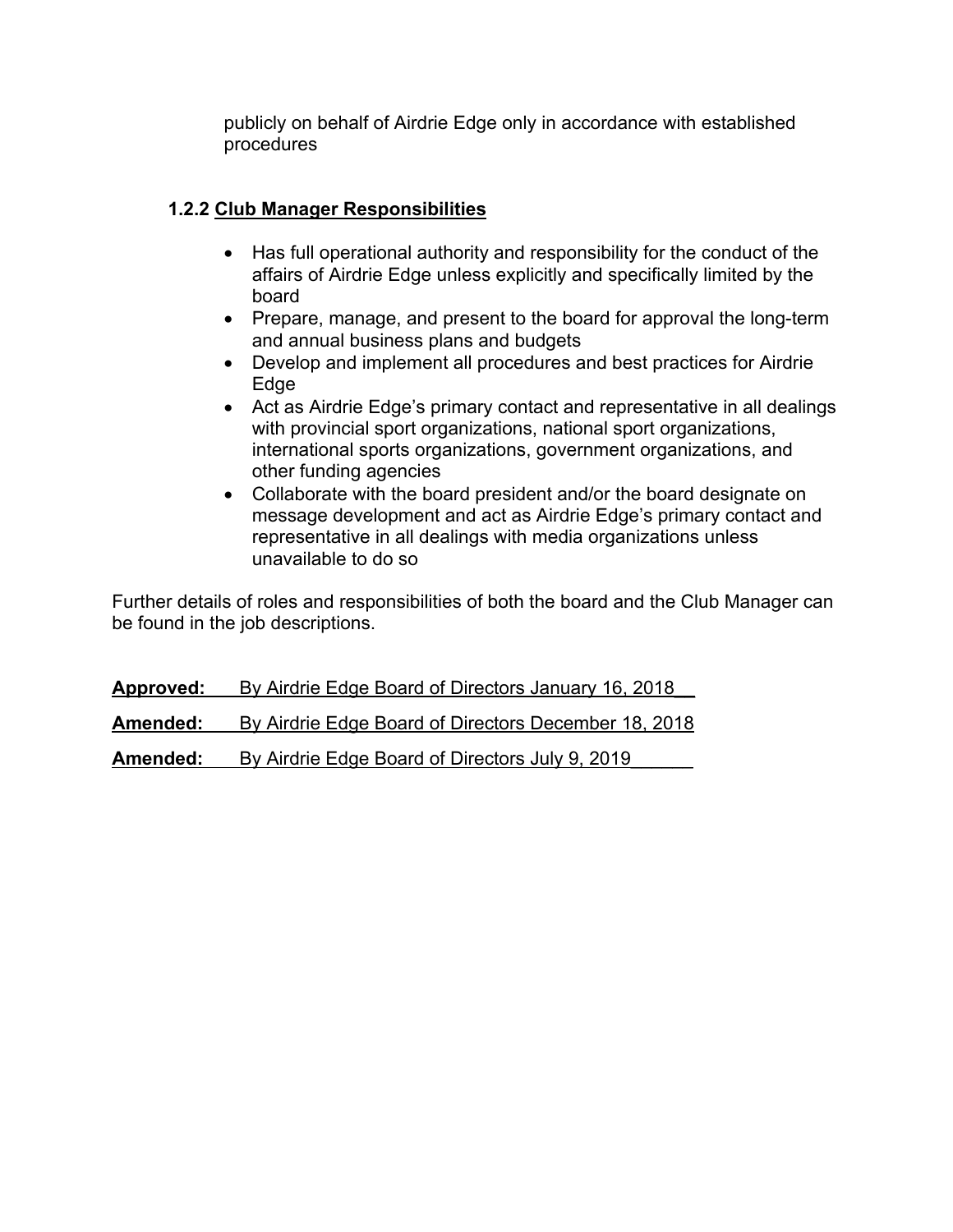

### Section 2 **Nomination and Election Policy**

### **2.0 Purpose**

Airdrie Edge Gymnastics Club (hereinafter referred to as "Airdrie Edge") works to provide fair and just election parameters.

### **2.1 Policy Statement**

Airdrie Edge shall endeavor to ensure that the annual election of its Officers, Directors, and other volunteers is conducted with honesty, impartiality, and in accordance with Airdrie Edge's Bylaws.

### **2.2 Responsibilities**

To aid in abiding by this Policy, the Board in advance of the Annual General Meeting shall strike a Nominating Committee.

**Approved:** By Airdrie Edge Board of Directors January 16, 2018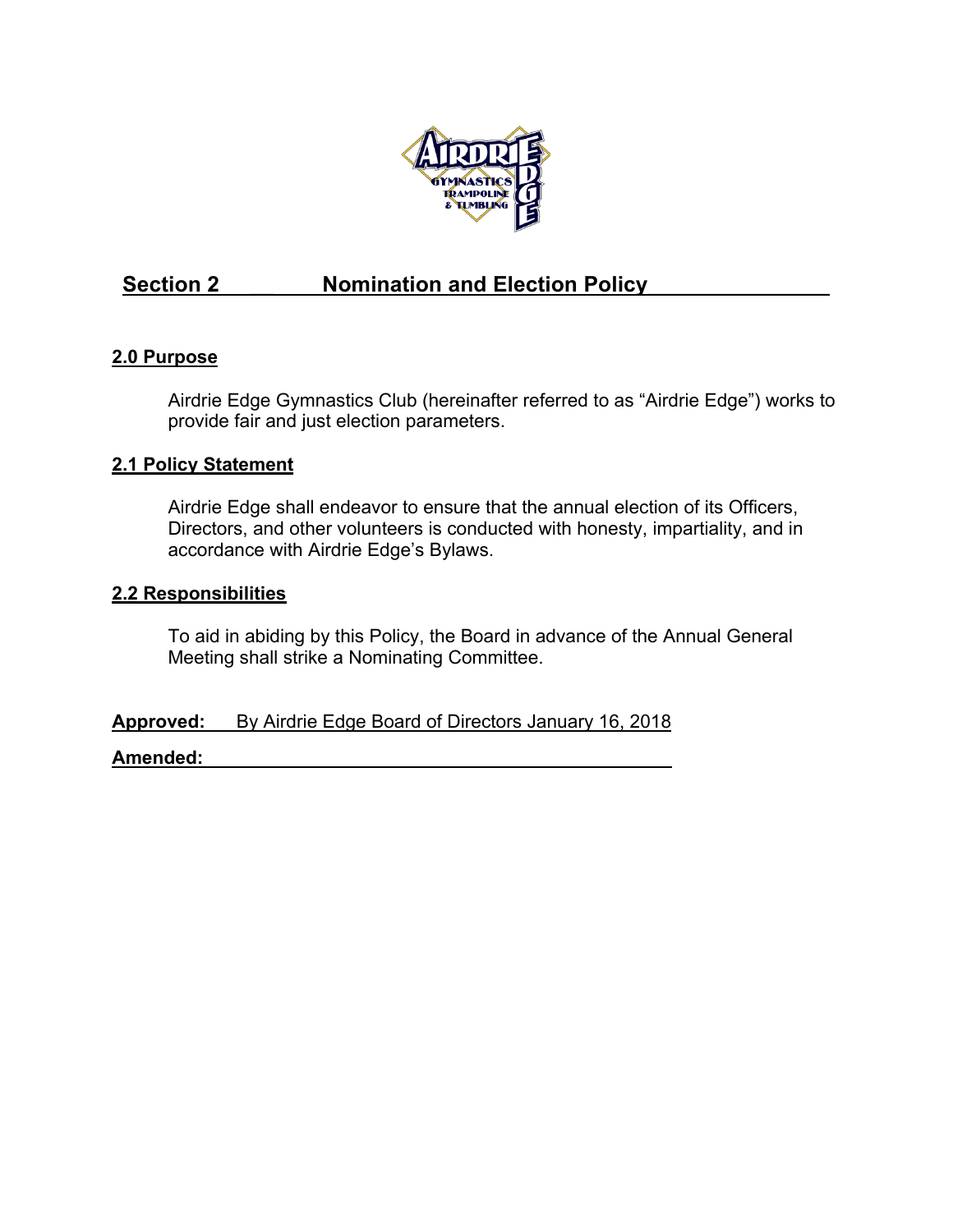

### Section 3 **Confidentiality Policy**

### **3.0 Purpose**

The Airdrie Edge Gymnastics Club (hereinafter referred to as "Airdrie Edge") commits to maintaining confidentiality except where disclosure is required by law.

### **3.1 Policy Statement**

All Airdrie Edge employees and holders of certain designated volunteer positions shall be required to sign a confidentiality agreement with Airdrie Edge.

### **3.2 Responsibilities**

In signing this confidentiality agreement, these individuals shall agree to the following:

### **3.2.1 Terms of Agreement**

The confidentiality agreement shall be deemed to be in effect for the entire term of employment, or term of the volunteer position, and shall survive the cancellation, termination, or expiration of employment, or the agreed term of the volunteer position.

### **3.2.2 Purview of Agreement**

Confidential information covered by the confidentiality agreement shall include but not be restricted to Airdrie Edge business plans, strategic plans, computer applications (including passwords), financial information, safe combinations, or any personal information of employees, volunteers, or athletes. The confidentiality agreement shall also cover all areas of confidentiality and privacy as provided for in the Airdrie Edge Privacy of Personal Information Policy, along with PIPA and the Canadian Anti-Spam Legislation as applicable.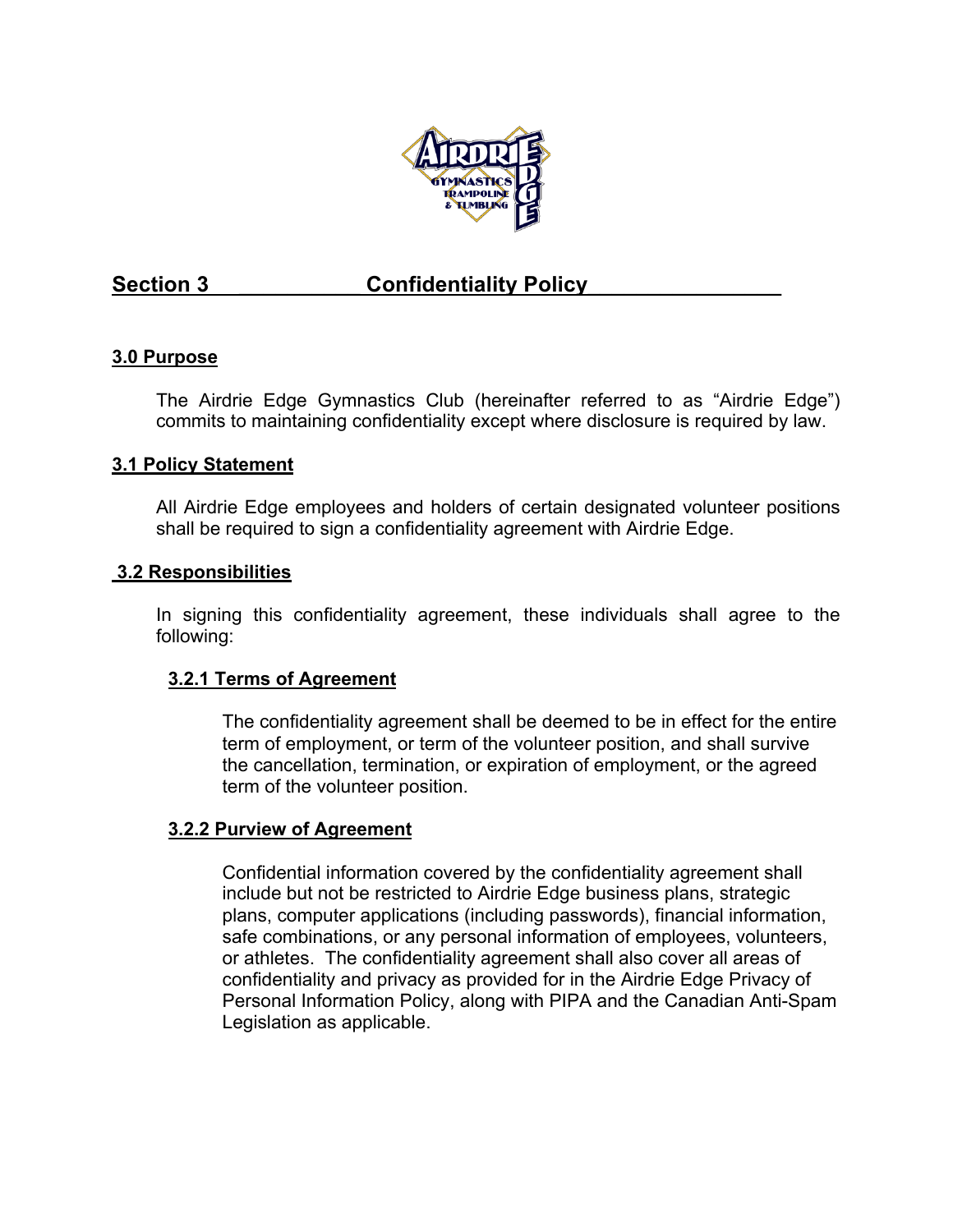### **3.2.3 Obligations of Employees or Designated Volunteers**

### **3.2.3.1 Treatment of Confidential Information**

All individuals, as covered by this Policy, undertake to treat all information as noted in Section 3.2.2 as confidential and privileged. In doing so, individuals agree to take all reasonable and prudent measures to ensure such information remains confidential and that it shall not be divulged to any person, firm, corporation, or other entity without the direct authorization of the Airdrie Edge Board of Directors except where legally required by law.

Such individuals also agree to abide by Airdrie Edge's internal confidentiality procedures regarding the access, input, collection, and dissemination of confidential and private information. This may include, but not be limited to, the use and dissemination of information orally, in writing, or electronically.

### **3.2.3.2 Ownership of Information**

All information relating to Airdrie Edge participants or organization, whether prepared by an individual as covered by this policy, or otherwise coming into such individual's possession during the term of employment or volunteer commitment, shall be deemed to be the exclusive property of Airdrie Edge. The Airdrie Edge Board of Directors must return any such information upon termination of employment or designated volunteer position or upon request.

### **3.2.3.3 Breach of Confidentiality**

At all times the relevant laws of Canada and/or the Province of Alberta, as may be in effect at the time of the signing of the confidentiality agreement, shall be deemed to apply to any breaches as covered by this policy. That notwithstanding, the Airdrie Edge Board of Directors shall have the freedom to enforce the following:

- Where an employee is found to be in breach of the confidentiality agreement, the Club Manager shall decide on the appropriate disciplinary action to be taken. This may include, but not be limited to, dismissal.
- Where the Club Manager is found to be in breach of the confidentiality agreement, the Board of Directors shall decide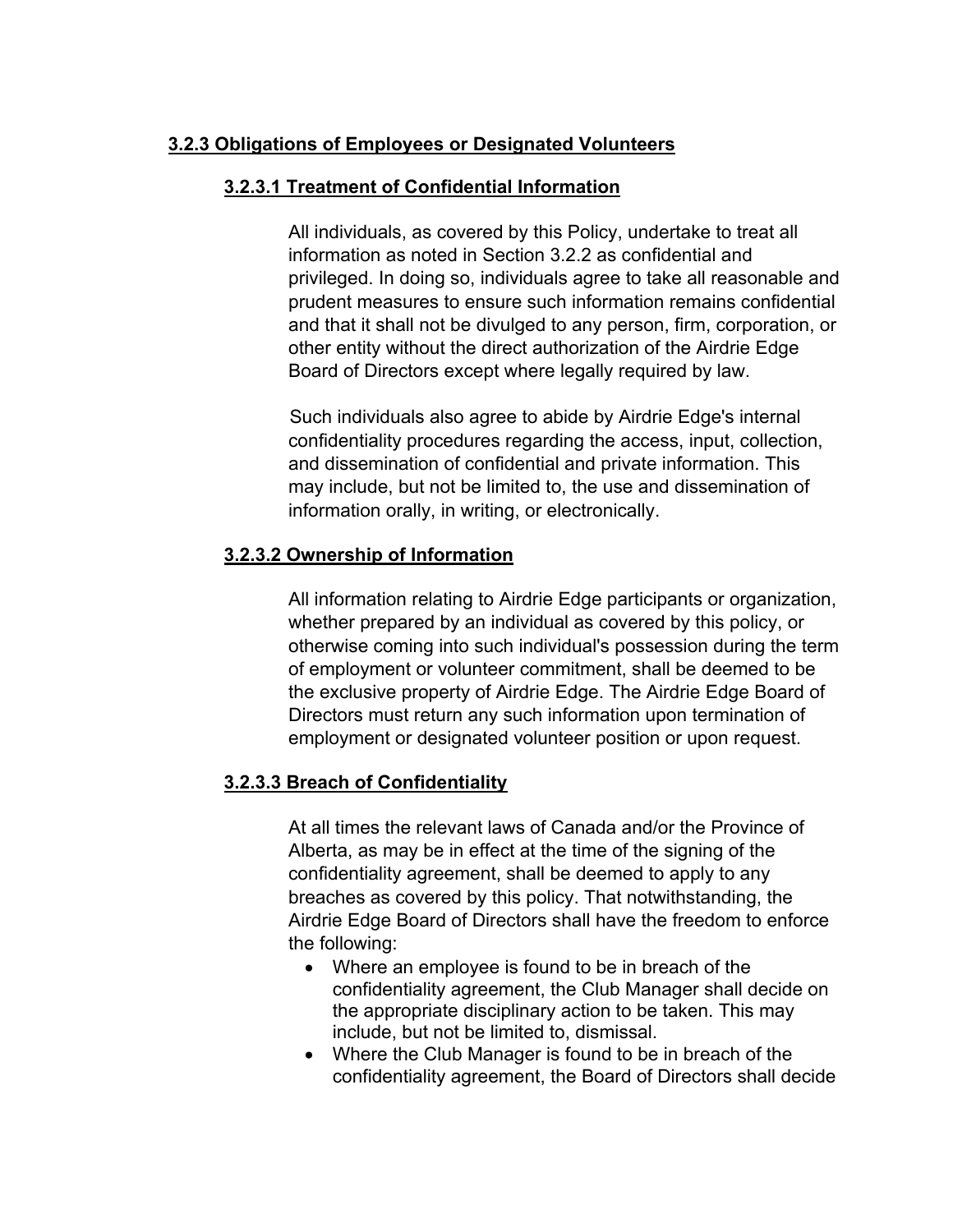on the appropriate disciplinary action to be taken. This may include, but not be limited to, dismissal.

• Where a volunteer, as covered by this policy, is found to be in breach of the confidentiality agreement, the Board of Directors shall decide on the appropriate disciplinary action to be taken. This may include, but not be limited to, removal from the volunteer position.

**Approved:** By Airdrie Edge Board of Directors January 16, 2018\_\_ **Amended:** By Airdrie Edge Board of Directors December 18, 2018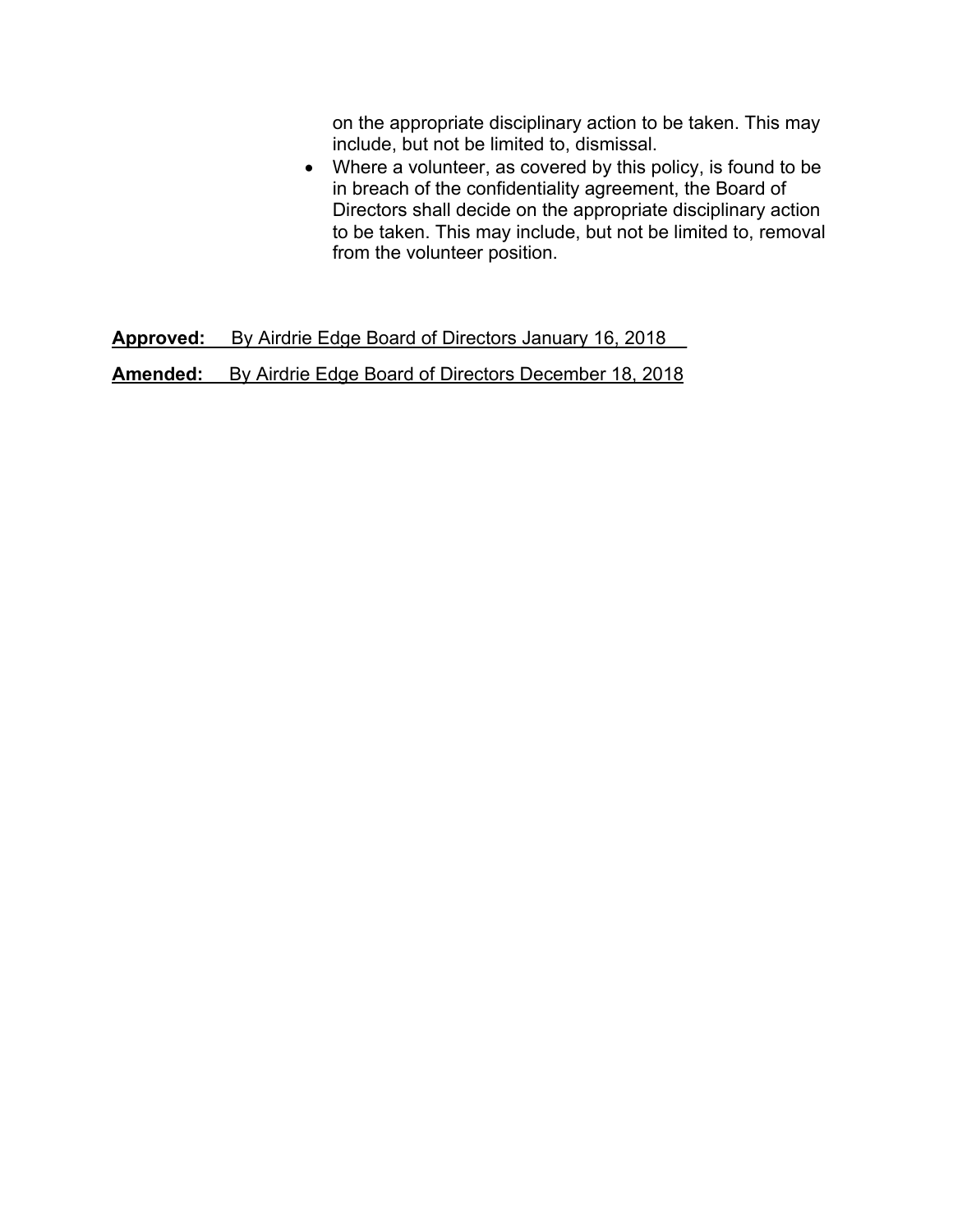

### **Section 4**  Discipline Policy

### **4.0 Purpose**

Airdrie Edge Gymnastics Club (hereinafter referred to as "Airdrie Edge") promotes the positive development of the activity/sport of gymnastics and its members.

### **4.1 Policy Statement**

All members of Airdrie Edge must abide by the norms of ethical behaviour/conduct and shall promote the positive aspects of gymnastics activities. When representing Airdrie Edge or participating in Airdrie Edge activities, any action of an Airdrie Edge member, staff, or athlete deemed to be in contravention of the discipline policy may be subject to the applicable Discipline Procedures.

### **4.2 Responsibilities**

Airdrie Edge Board of Directors bears the responsibility for ensuring the individual Airdrie Edge members, athletes, and staff are aware of and are following Airdrie Edge Bylaws, Policies, Procedures, Rules, and best practices at all times.

The policy applies to all members of the Airdrie Edge when participating in and traveling to or from an Airdrie Edge activity. Conduct at all times shall reflect honesty, good sportsmanship, courtesy, and respect toward others. The consequences for violations of this Policy are addressed in the Discipline Procedures either for Airdrie Edge members, athletes, or staff depending on the circumstances of the violation.

**Approved:** By Airdrie Edge Board of Directors December 19, 2017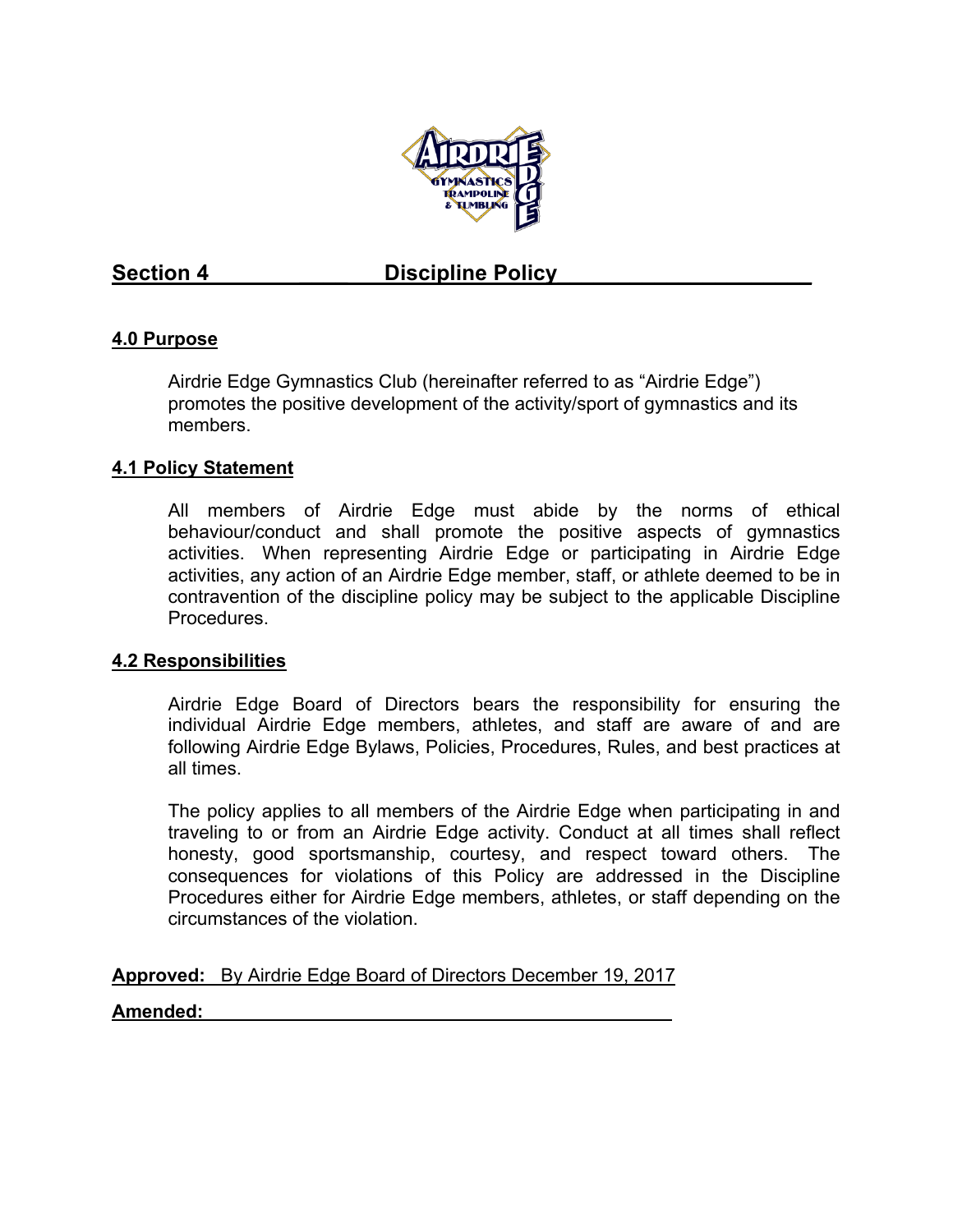

### Section 5 **Privacy of Personal Information Policy**

### **5.0 Purpose**

To protect the privacy of individuals connected with the sport of gymnastics including but not limited to employees, athletes, parents, guardians, volunteers and website users to Airdrie Edge Gymnastics Club. (Hereinafter referred to as "Airdrie Edge")

### **5.1 Policy Statement**

The privacy of personal information policy and procedures outline the principles on which Airdrie Edge and its staff will protect the privacy of personal information.

### **5.2 Responsibilities**

Except in cases where legally required to disclose such information, Airdrie Edge will keep personal information in strict confidence and it will strive to protect the privacy of personal information, subject to any consent that an individual may have provided for its use.

This policy and related procedures ensure Airdrie Edge's commitment to protecting the privacy of individuals and the integrity of their personal information in accordance with Federal and/or Provincial Privacy Legislation.

| <u>Approved:</u> | By Airdrie Edge Board of Directors March 20, 2018    |
|------------------|------------------------------------------------------|
| Amended:         | By Airdrie Edge Board of Directors December 18, 2018 |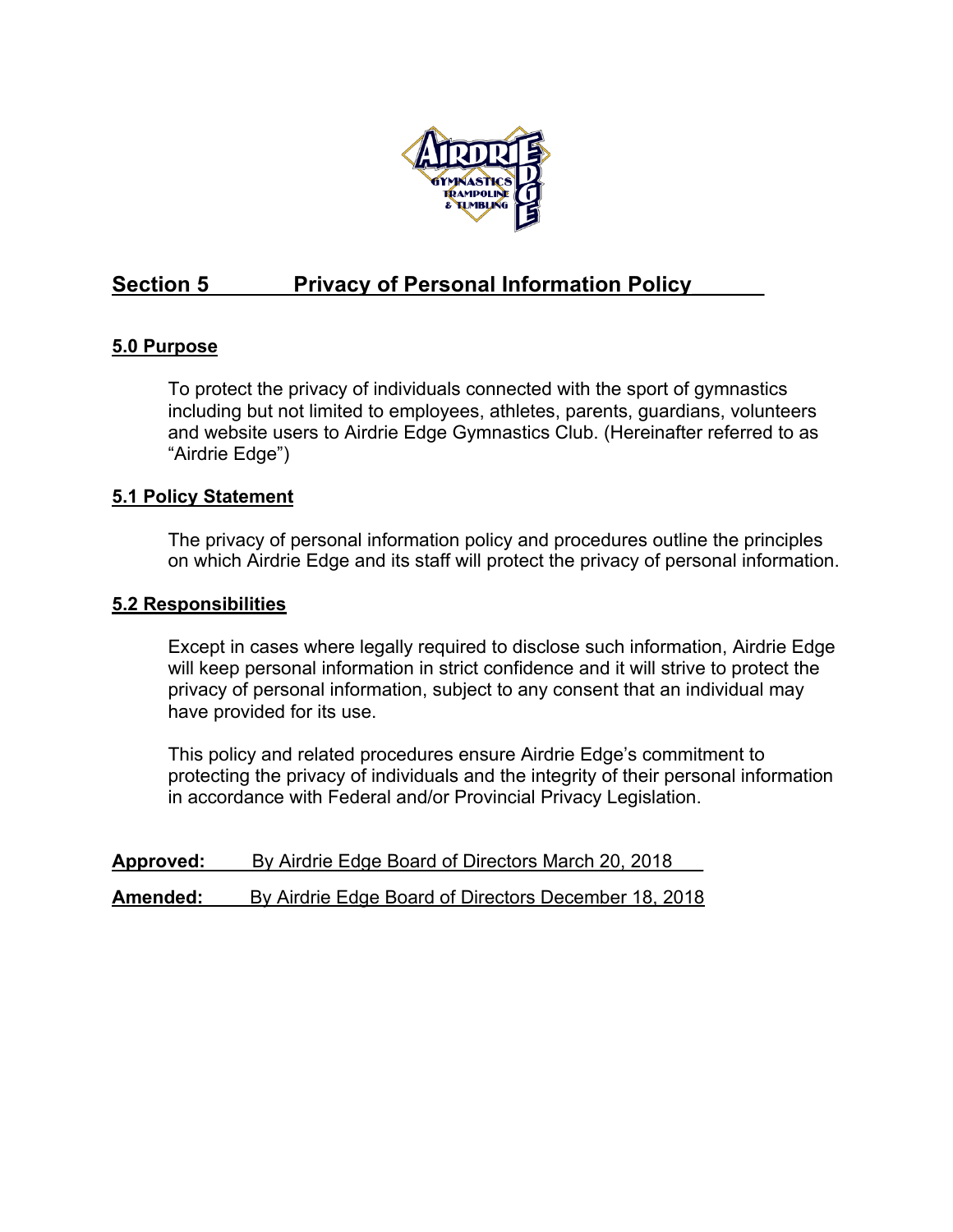

### Section 6 **Ethics and Conduct Policy**

### **6.0 Purpose**

Airdrie Edge Gymnastics Club (hereinafter referred to as "Airdrie Edge") promotes the positive development of the activity/sport of gymnastics and its members and promotes opportunities for personal growth and development.

### **6.1 Policy Statement**

All members of Airdrie Edge must abide by the norms of ethical behavior, as defined by the Code of Ethics. Members of Airdrie Edge shall promote the positive aspects of gymnastics activities.

### **6.2 Responsibilities**

### **6.2.1 Club Conduct**

- The fostering of respect for and compliance with, guidelines, regulations and rules.
- Mutual respect between athletes, coaches, judges, administrators, Board members, parents and volunteers.

### **6.2.2 Compliance of Members**

In order to maintain membership with Airdrie Edge, all members will obey and act in accordance with the Code of Ethics/Conduct. Every member in a position of authority is responsible to guide those under their jurisdiction to abide by the Code of Ethics/Conduct, both by setting an example and by instruction.

### **6.2.3 General**

Conduct at all times shall reflect honesty, good sportsmanship, courtesy and respect towards others. All policies, procedures, rules and regulations of Airdrie Edge must be followed at all times. Unsportsmanlike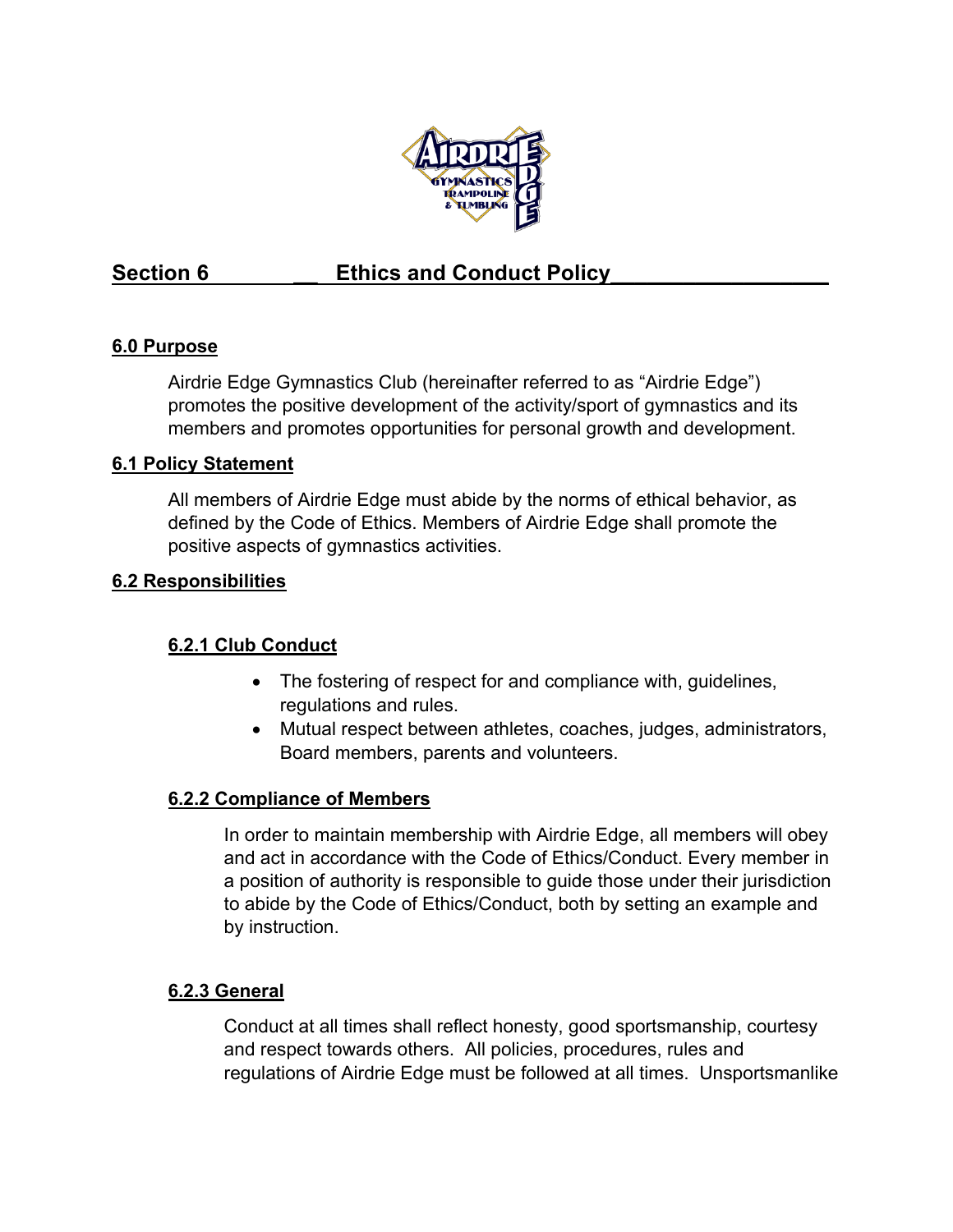conduct, as well as verbal, physical, or psychological abuse will not be tolerated.

**Approved:** By Airdrie Edge Board of Directors December 19, 2017\_ **Amended:** By Airdrie Edge Board of Directors December 18, 2018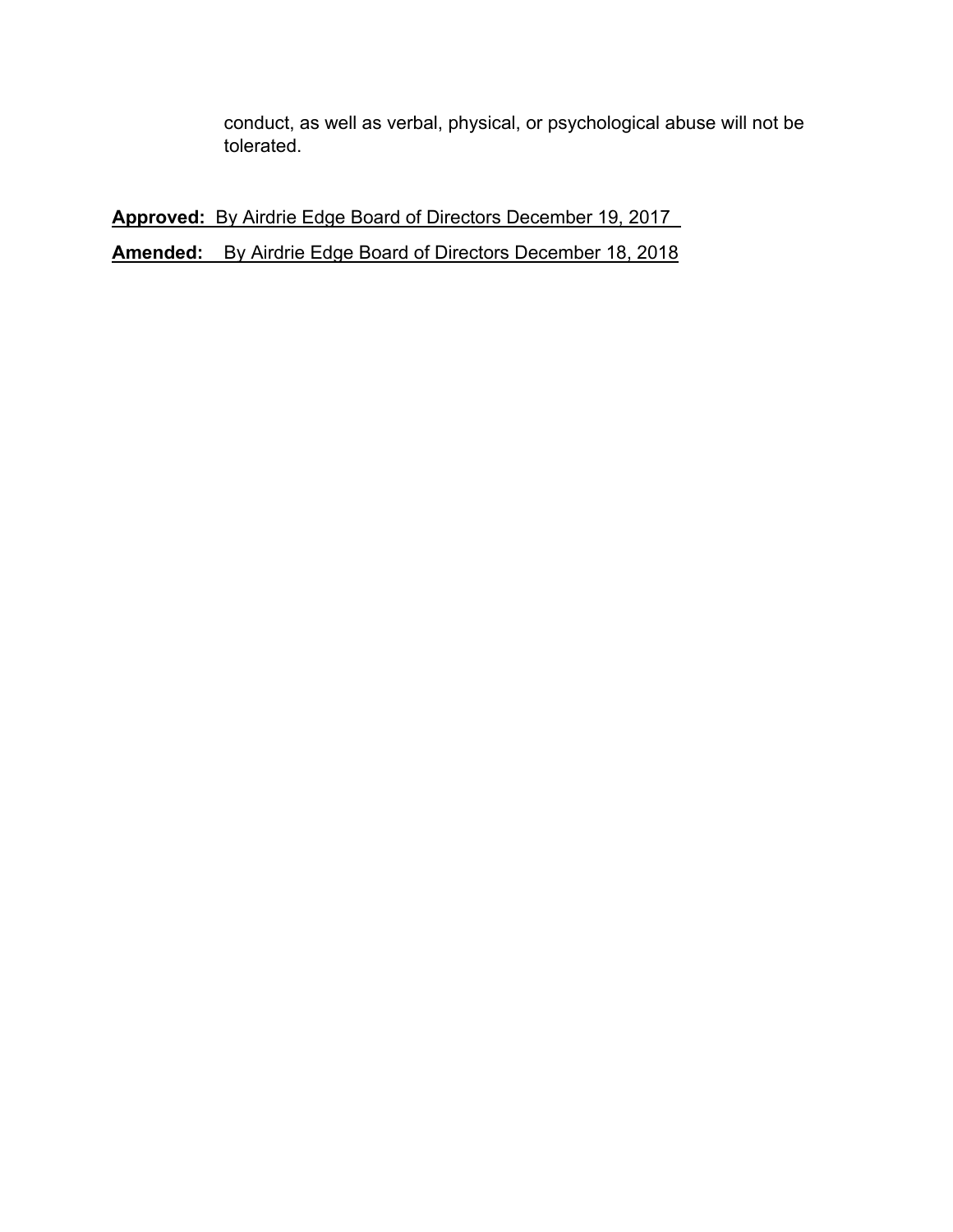

### **Section 7 harassment Policy**

### **7.0 Purpose**

Harassment is a form of discrimination. Harassment is prohibited by the Canadian Charter of Rights and Freedoms, and by human rights legislation in every province and territory of Canada. Harassment can be an offense under Canada's Criminal Code. Airdrie Edge Gymnastics Club (hereinafter referred to as "Airdrie Edge") believes in providing a work and training environment, free of harassment on the basis of race, national or ethnic origin, colour, religion, age, sex, sexual orientation or identification, marital status, family status, or disability.

### **7.1 Policy Statement**

Airdrie Edge believes in providing an environment in which all individuals are treated with respect and dignity. This policy applies to all employees, directors, officers, volunteers, coaches, athletes, participants, officials, members, and persons with an employment or contractual relationship with Airdrie Edge.

### **7.2 Responsibilities**

Each individual has the responsibility to report any abusive behaviour they witness or suspect to the most senior member of staff available.

Airdrie Edge defines "Harassment" as:

- Malicious comments, including, but not limited to, gestures or contact, (physical or otherwise) which causes offence or humiliation, or any conduct which is insulting, intimidating, humiliating, malicious, degrading, or offensive, and is known or ought reasonably to be known to be unwelcomed and unsolicited.
- Abuse of authority or position such as those in authority being inconsistent in taking any corrective or punitive actions, and/or using derogatory, slang or offensive terms.
- Psychological harm, including, but not limited to, causing fear, mistrust, or devaluing the individual.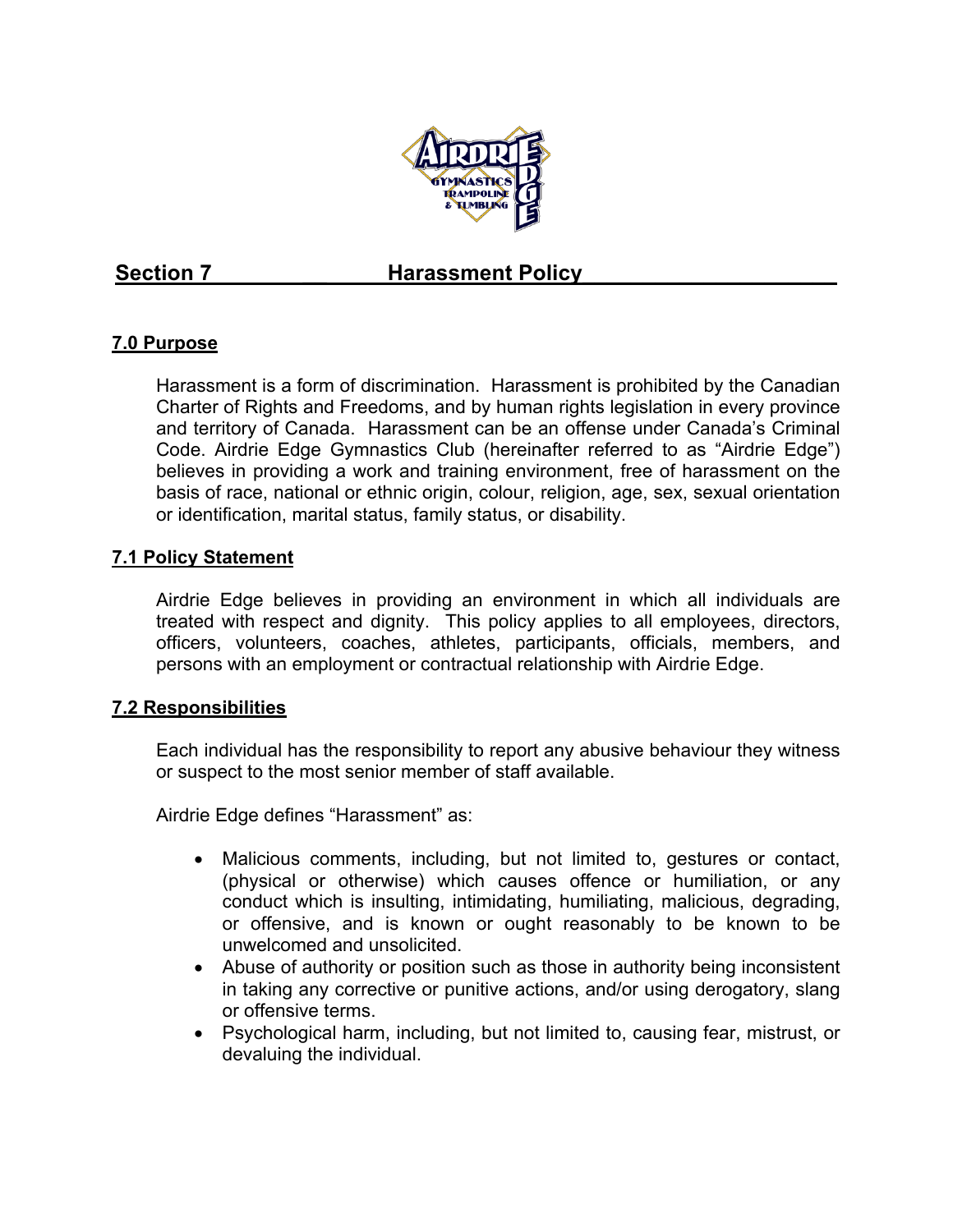- Cyber bullying, including, but not limited to, subversive emails, text messages, blog posts, Facebook posts, and Tweets and any other forms of social media.
- Retaliation against an individual for having filed a complaint under this policy, for having participated or cooperated in any investigation under this policy, or for having associated with anyone who has filed a complaint or participated in an investigation.
- Sexual harassment: including, but not limited to, sexual comments, gestures or suggestions, unwarranted touching, attempting to coerce an individual to consent to accept sexual advances by threatening or actual physical violence, by threatening to penalize, or inflict penalties, or by offering rewards.
- False accusations of harassment motivated by malice or mischief and meant to cause harm.

This policy recognizes that bullying is an action or actions with the intention of hurting another person. It can come from different groups and take different forms which may include, but would not be limited to, physical, psychological, racist, sexual and verbal abuse.

Airdrie Edge will not tolerate any sort of harassment made either implicitly or explicitly that has the purpose or effect of interfering with a person's work or performance or creating an intimidating, offensive or hostile work environment. Submission to or rejection of harassment shall in no way be used as a basis for any employment with Airdrie Edge.

Any reasonable allegation of assault or sexual interference/abuse shall be immediately reported to the local law enforcement agencies.

Conduct at all times by members of Airdrie Edge shall reflect honesty, good sportsmanship, courtesy, and respect toward others. The consequences for violations of this policy are addressed in the Discipline Procedures either for Airdrie Edge members, athletes, or staff depending on the circumstances of the violation.

**Approved:** By Airdrie Edge Board of Directors January 16, 2018

**Amended:** By Airdrie Edge Board of Directors January 15, 2019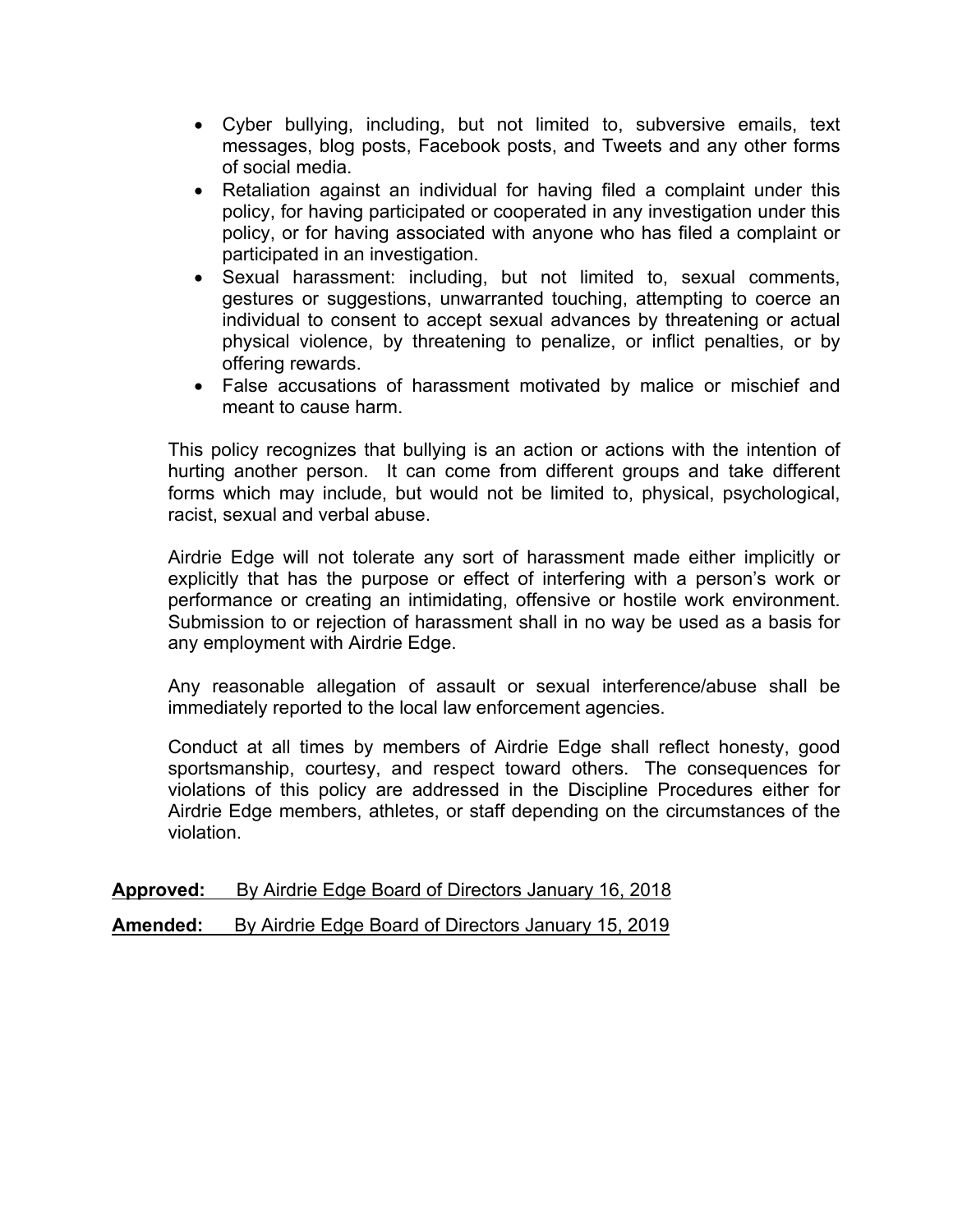

### Section 8 **Health and Safety Policy**

### **8.0 Purpose**

Airdrie Edge Gymnastics Club (hereinafter referred to as "Airdrie Edge") works to provide a safe and healthy environment at all times.

### **8.1 Policy Statement**

This policy extends to ensuring the health and safety of all participants involved in activities at Airdrie Edge and all participants at any of Airdrie Edge organized and sanctioned events.

### **8.2 Responsibilities of Coaches**

All coaching staff are responsible to be aware of all safety procedures in the gym.

### **8.3 Responsibility of Coordinators**

Coordinators of all Airdrie Edge organized and sanctioned events are responsible to inform all volunteers in their charge of the club policies, procedures and instructions relating to health and safety.

**Approved:** By Airdrie Edge Board of Directors February 20, 2018 **Amended:** By Airdrie Edge Board of Directors January 19, 2019\_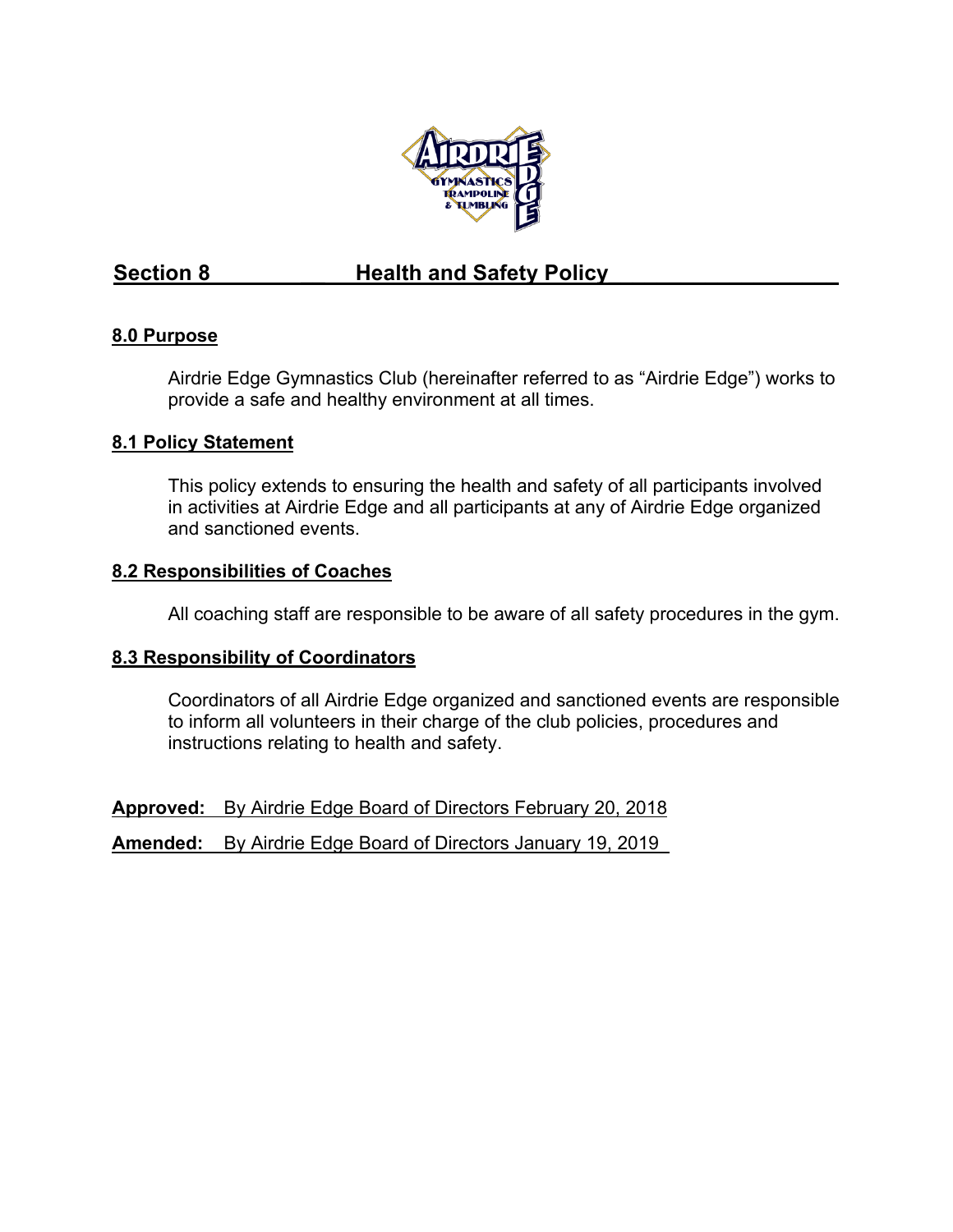

### Section 9 **General Expense Policy**

### **9.0 Purpose**

The General Expense Policy is designed to facilitate successful and costeffective reimbursement for expenditures made by authorized Airdrie Edge Gymnastics Club (hereinafter referred to as "Airdrie Edge") representatives, staff and volunteers on behalf of Airdrie Edge.

### **9.1 Policy Statement**

Individuals will be reimbursed for ordinary, necessary, and reasonable expenses incurred while performing Airdrie Edge business.

### **9.2 Responsibilities**

Methodologies of approval and payment of an expense claim is processed according to the General Expense Procedures.

**Approved:** By Airdrie Edge Board of Directors March 20, 2018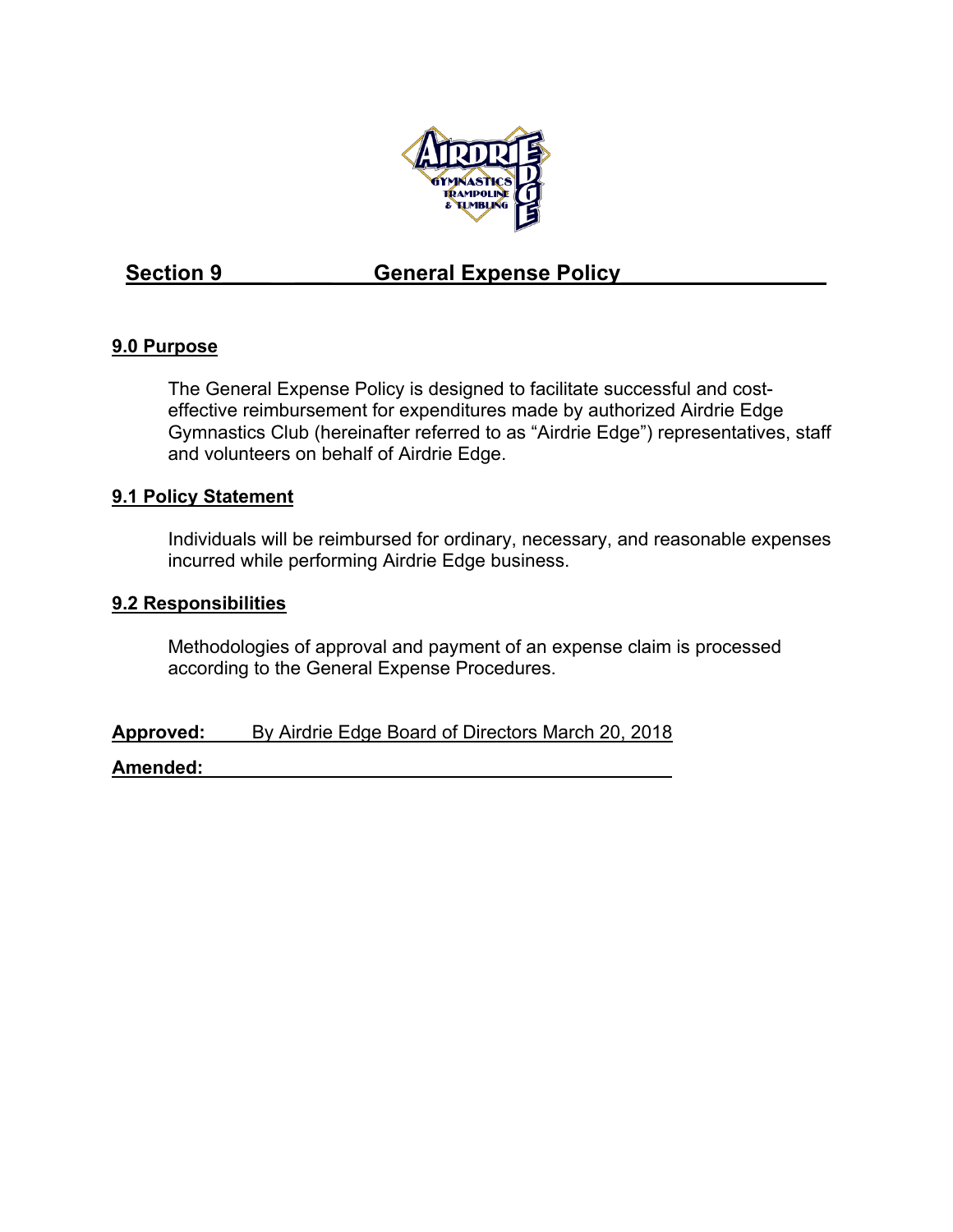

### Section 10 **Monetary Policy**

### **10.0 Purpose**

Airdrie Edge Gymnastics Club (hereinafter referred to as "Airdrie Edge") will endeavour to carry out its monetary affairs to ensure its financial viability.

### **10.1 Policy Statement**

Airdrie Edge works to ensure all finances are handled appropriately and fairly according to Accounting Standards for Not for Profit (NPO Standards).

### **10.2 Responsibilities**

To this end and in accordance with the Airdrie Edge Bylaws, the monetary procedures as set out by Airdrie Edge shall apply.

**Approved:** By Airdrie Edge Board of Directors March 20, 2018 **Amended:** By Airdrie Edge Board of Directors March 19, 2019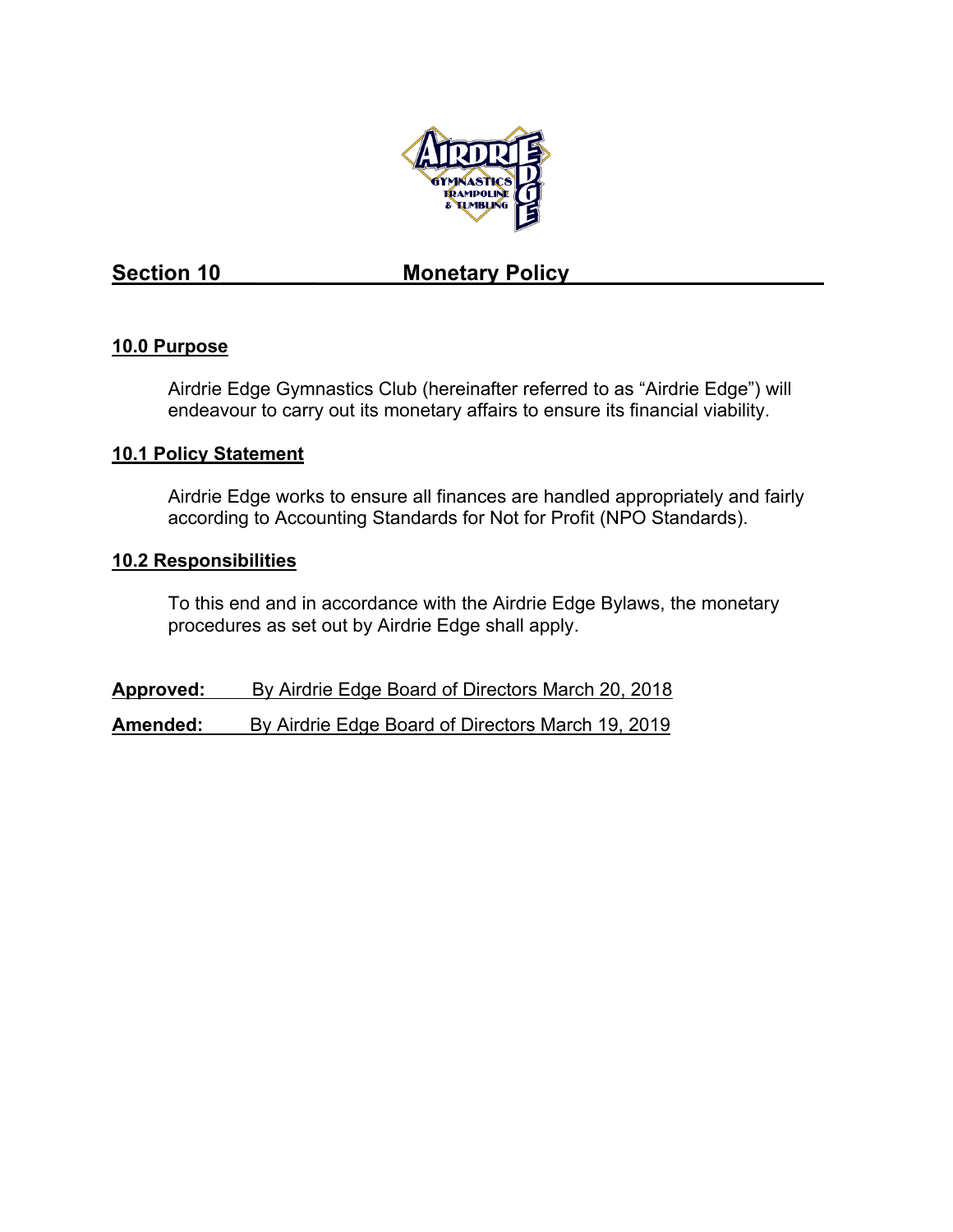

### Section 11 **Section 11** Team Travel Policy

### **11.0 Purpose**

Athletes of Airdrie Edge Gymnastics Club (hereinafter referred to as "Airdrie Edge"), will need to travel to different venues for competitions, both in the province and out of province.

### **11.1 Policy Statement**

The head coaches reserve the right to determine which form of team travel is required for the specific event.

### **11.2 Responsibilities**

It is the responsibility of the club manager/ head coach of the trip to communicate expectations to the athletes and team managers in accordance with the Team Travel Procedures.

**Approved:** By Airdrie Edge Board of Directors March 19, 2018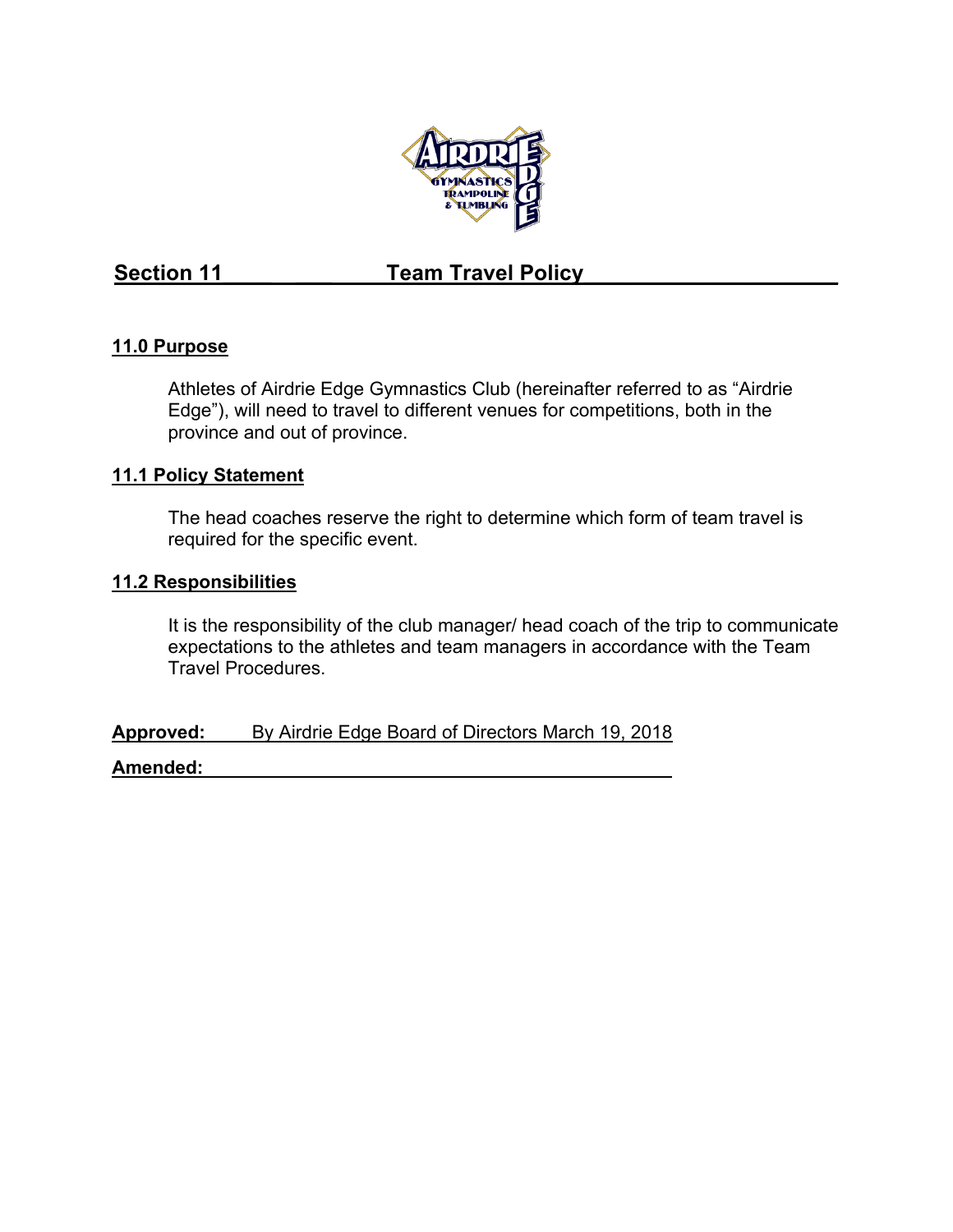

### **Section 12 Coach, Manager and Judge Travel Expense Policy\_\_**

### **12.0 Purpose**

Airdrie Edge Gymnastics Club (hereinafter referred to as "Airdrie Edge") is responsible for overseeing travel expenses for coaches, managers and required judges as a result of an event attended by Airdrie Edge athletes.

### **12.1 Policy Statement**

Airdrie Edge works to cover certain costs up to a limit for coaches, team managers and required judges to make travel feasible for them.

### **12.2 Responsibilities**

At all times it is the responsibility of coaches, managers and required judges to be mindful of keeping expenses to a minimum, as explained in the procedures document.

This policy does not apply for events where expenses are covered by the host club or where the coach is funded (fully or partially) by another organization.

| <u>Approved:</u> | By Airdrie Edge Board of Directors April 17, 2018 |
|------------------|---------------------------------------------------|
| Amended:         | By Airdrie Edge Board of Directors March 19, 2019 |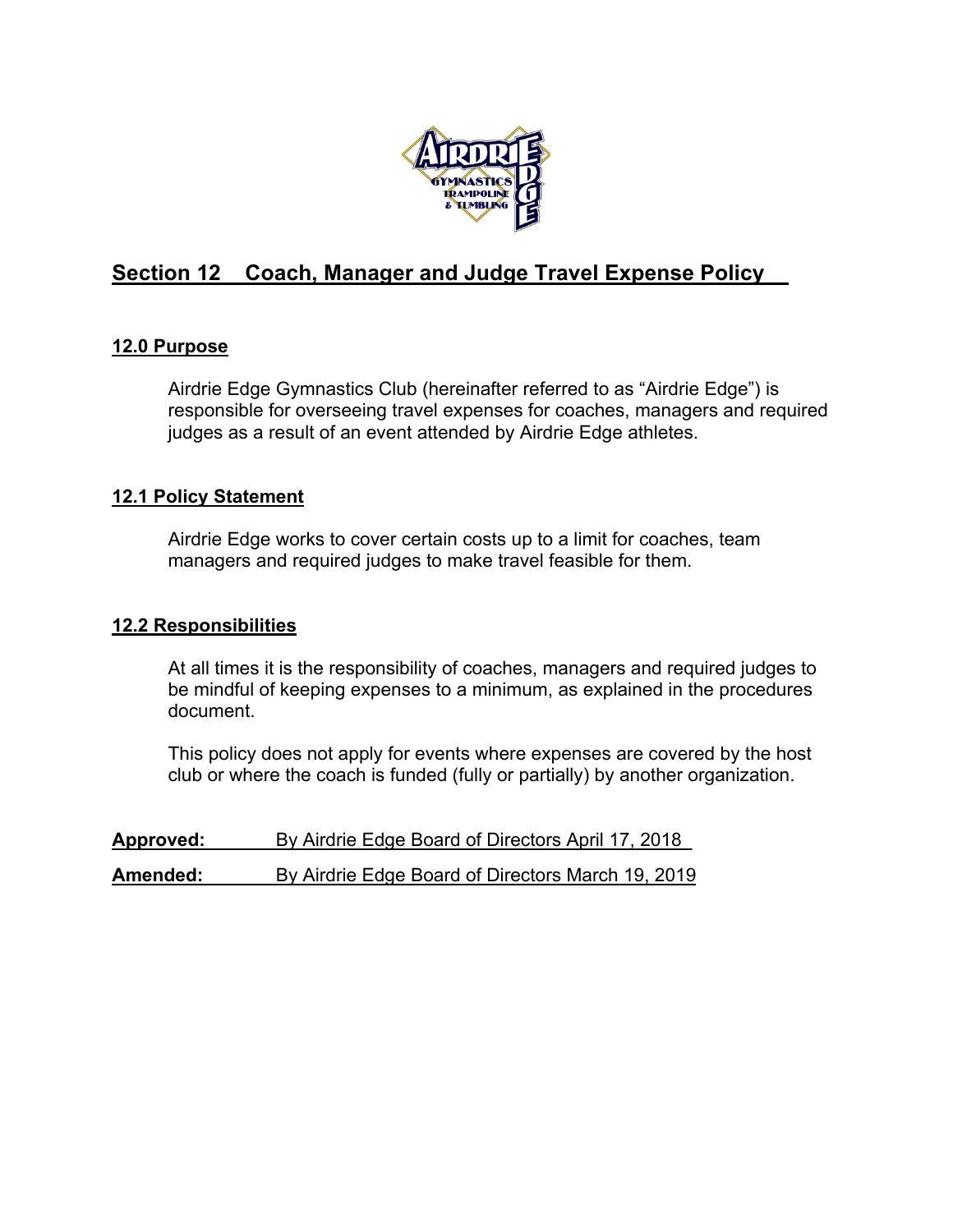

### **Section 13 Coaching Education Policy**

### **13.0 Purpose**

The goal of Airdrie Edge Gymnastics Club (hereinafter referred to as "Airdrie Edge") is to offer safe and effective competitive and recreational gymnastics programs delivered by highly qualified staff.

### **13.1 Policy Statement**

Airdrie Edge encourages its coaches to obtain as much relevant education as would be benefit his/her coaching position and consequently enhance the quality of the programs being provided. Airdrie Edge recognizes the National Coaching Certification Program (NCCP).

### **13.2 Responsibilities**

### **13.2.1 Club Manager Responsibility**

Airdrie Edge Club Manager has the responsibility to ensure all paid coaching staff meet the minimum coaching requirements prior to coaching at Airdrie Edge.

### **13.2.2 Reimbursement**

Airdrie Edge will pay for Level 1 courses (Foundations) upfront. For all subsequent courses, Airdrie Edge shall typically reimburse 100% of the tuition cost, where the following conditions have been met:

- o Successful completion of the course.
- o For NCCP technical components, that the practical requirements have been completed.
- o That the employee remains a paid member of the Airdrie Edge coaching staff at the time of submitting the claim.
- o All claims must be submitted on the appropriate reimbursement form.
- o In circumstances where Level 2 or higher certification is required for the coach to perform their duties Airdrie Edge may pay for the course upfront at the Club Manager's discretion on the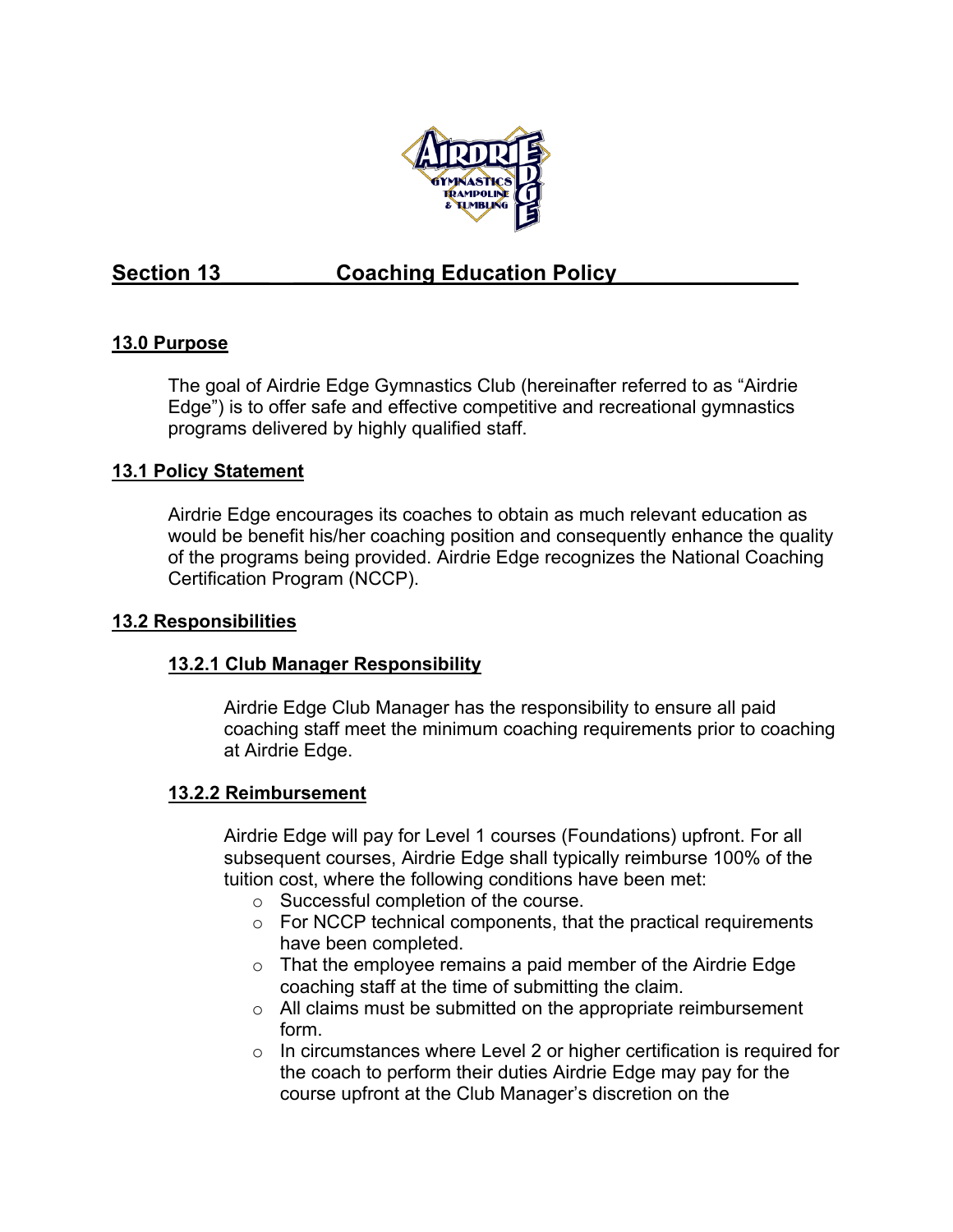recommendation of the applicable Head Coach.

**Approved:** By Airdrie Edge Board of Directors April 17, 2018\_\_

**Amended:** By Airdrie Edge Board of Directors March 19, 2019\_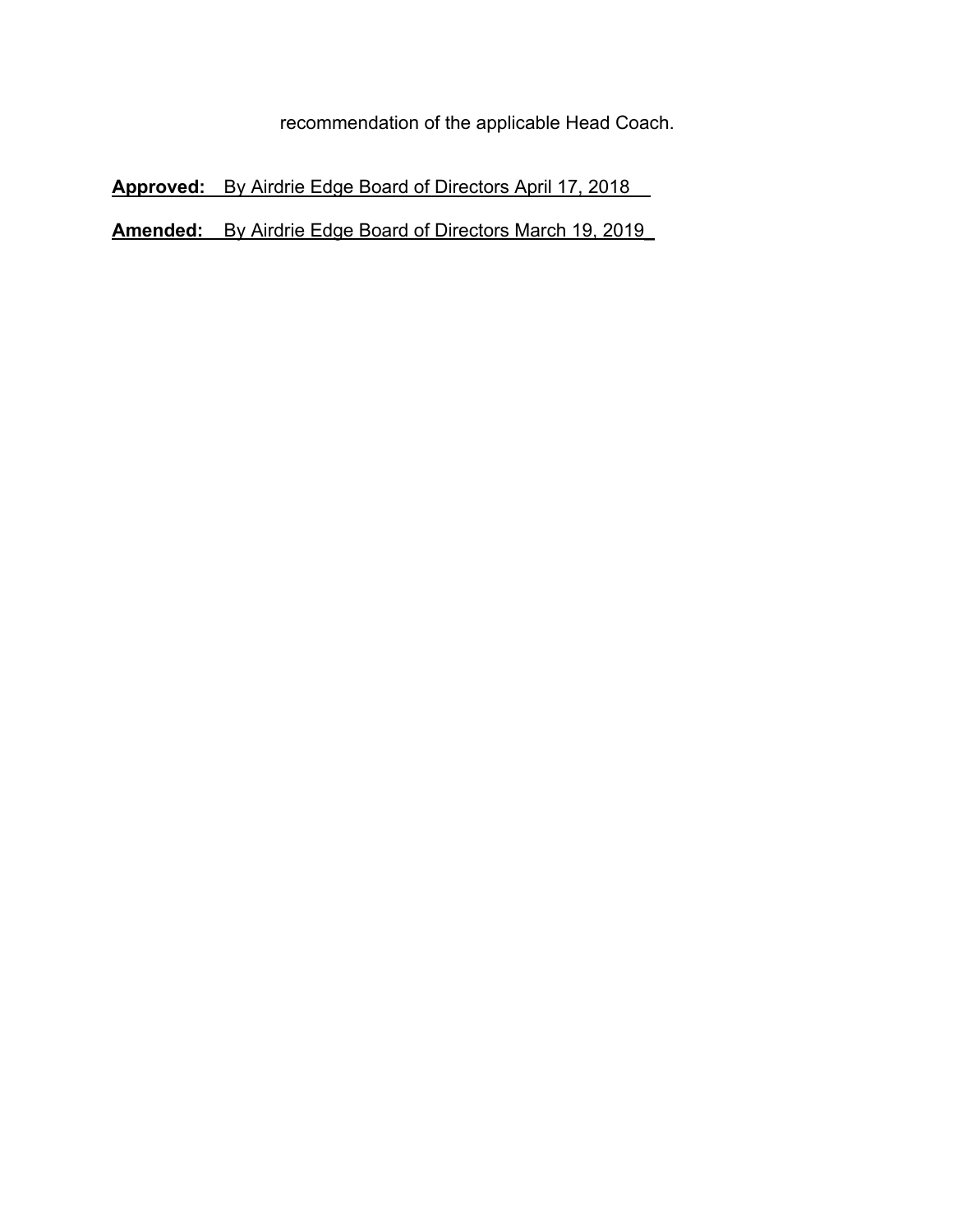

### Section 14 **Staff Incentive Policy**

### **14.0 Purpose**

Airdrie Edge Gymnastics Club (hereinafter referred to as "Airdrie Edge") offers certain in-house incentives to its paid employees.

### **14.1 Policy Statement**

Airdrie Edge offers access to drop in classes, gym rentals at a discounted rate, as well as credited amounts to apply towards gymnastics classes. Eligibility for these benefits end upon termination of employment with the Airdrie Edge.

### **14.2 Responsibilities**

It is the responsibility of the Club Manager to ensure that employees receive their incentive amounts as per the Staff incentives procedures.

**Approved:** \_\_\_\_\_By Airdrie Edge Board of Directors May 15, 2018\_ **Amended:** By Airdrie Edge Board of Directors March 19, 2019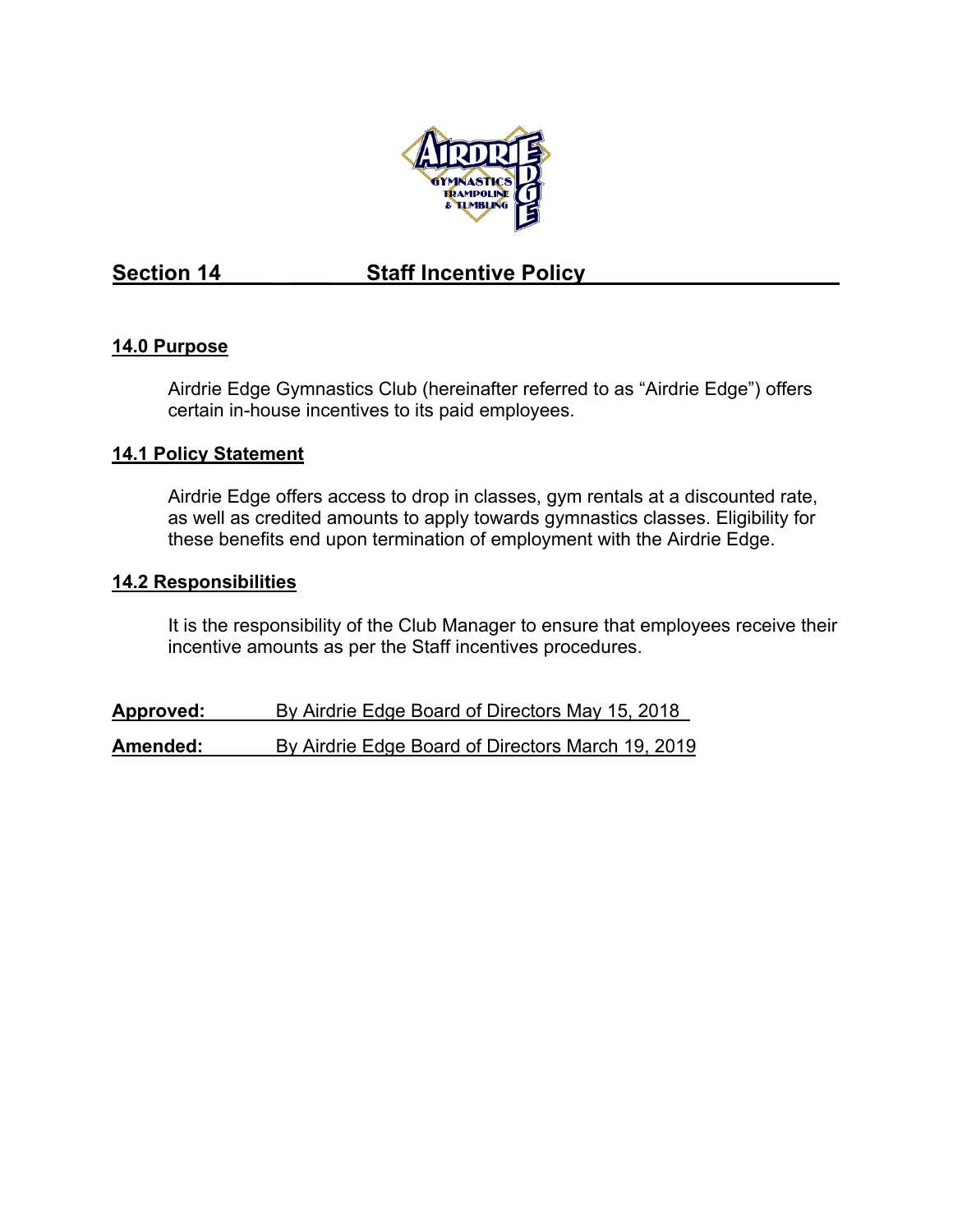

### **Section 15**<br>**Bereavement Policy**

### **15.0 Purpose**

Airdrie Edge Gymnastics Club (hereinafter referred to as "Airdrie Edge") is responsible for providing good working conditions to its employees.

### **15.1 Policy Statement**

To aid in providing good working conditions, Airdrie Edge allows for certain leave with pay for bereaved employees.

### **15.2 Responsibilities**

Bereavement leave will be granted at the discretion of the Club Manager as directed by the Alberta Employment Standards. Any additional days off will be at the discretion of the Club Manager.

**Approved:** By Airdrie Edge Board of Directors December 19, 2017

**Amended:** By Airdrie Edge Board of Directors March 19, 2019\_\_\_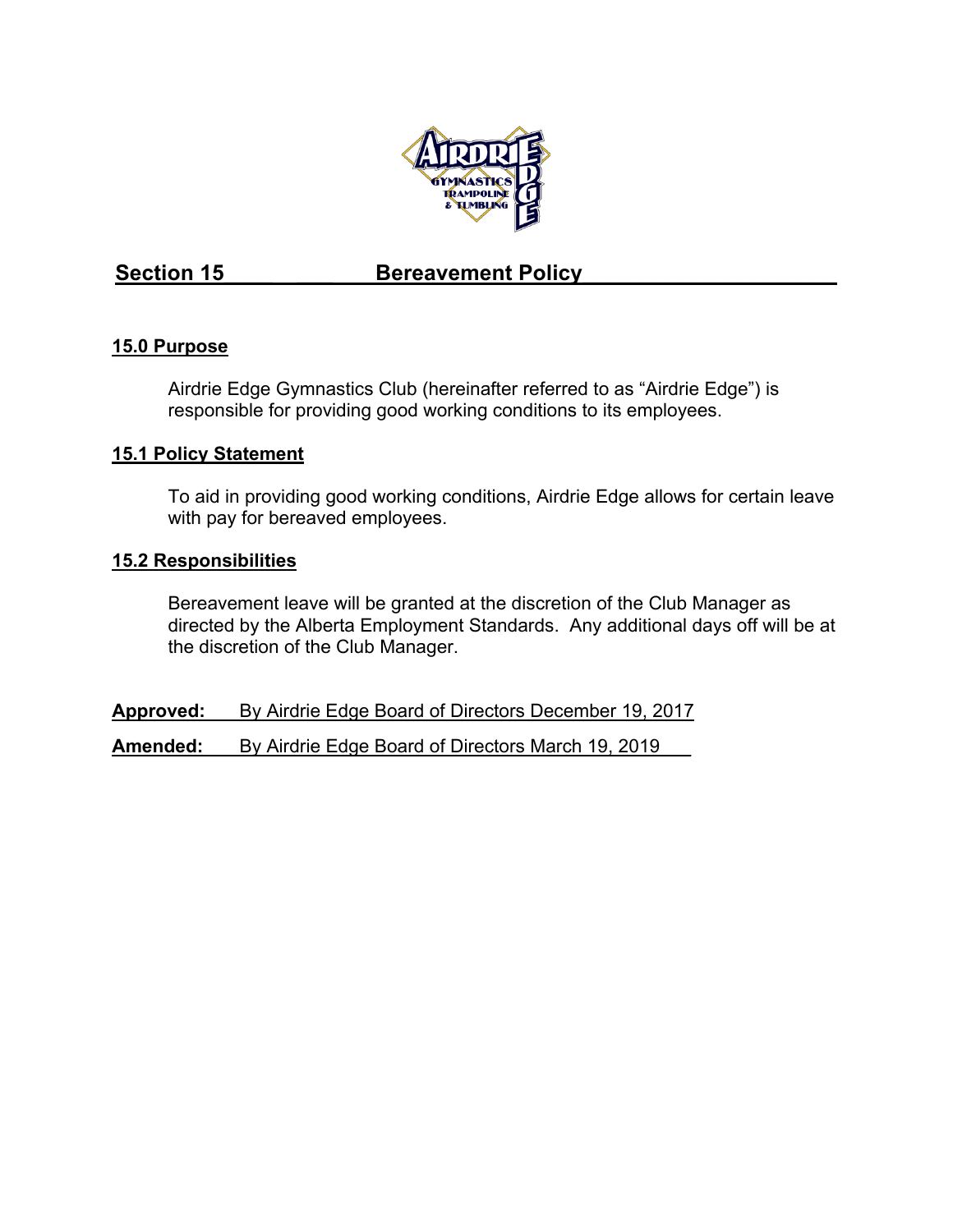

### Section 16 **Employee Performance Review Policy**

### **16.0 Purpose**

Airdrie Edge gives performance reviews to its staff throughout the year to ensure quality services to all of its members.

### **16.1 Policy Statement**

Airdrie Edge Gymnastics Club (hereinafter referred to as "Airdrie Edge") performs employee reviews of its staff members.

### **16.2 Responsibilities**

- The Board of Directors manages, organizes and coordinates evaluations of the Club Manager.
- The Club Manager manages, organizes and coordinates the evaluations of their direct reports.
- The department heads manages, organizes and coordinates the evaluations of their direct reports.

**Approved:** \_\_\_\_By Airdrie Edge Board of Directors April 17, 2018\_ **Amended:** By Airdrie Edge Board of Directors March 19, 2019